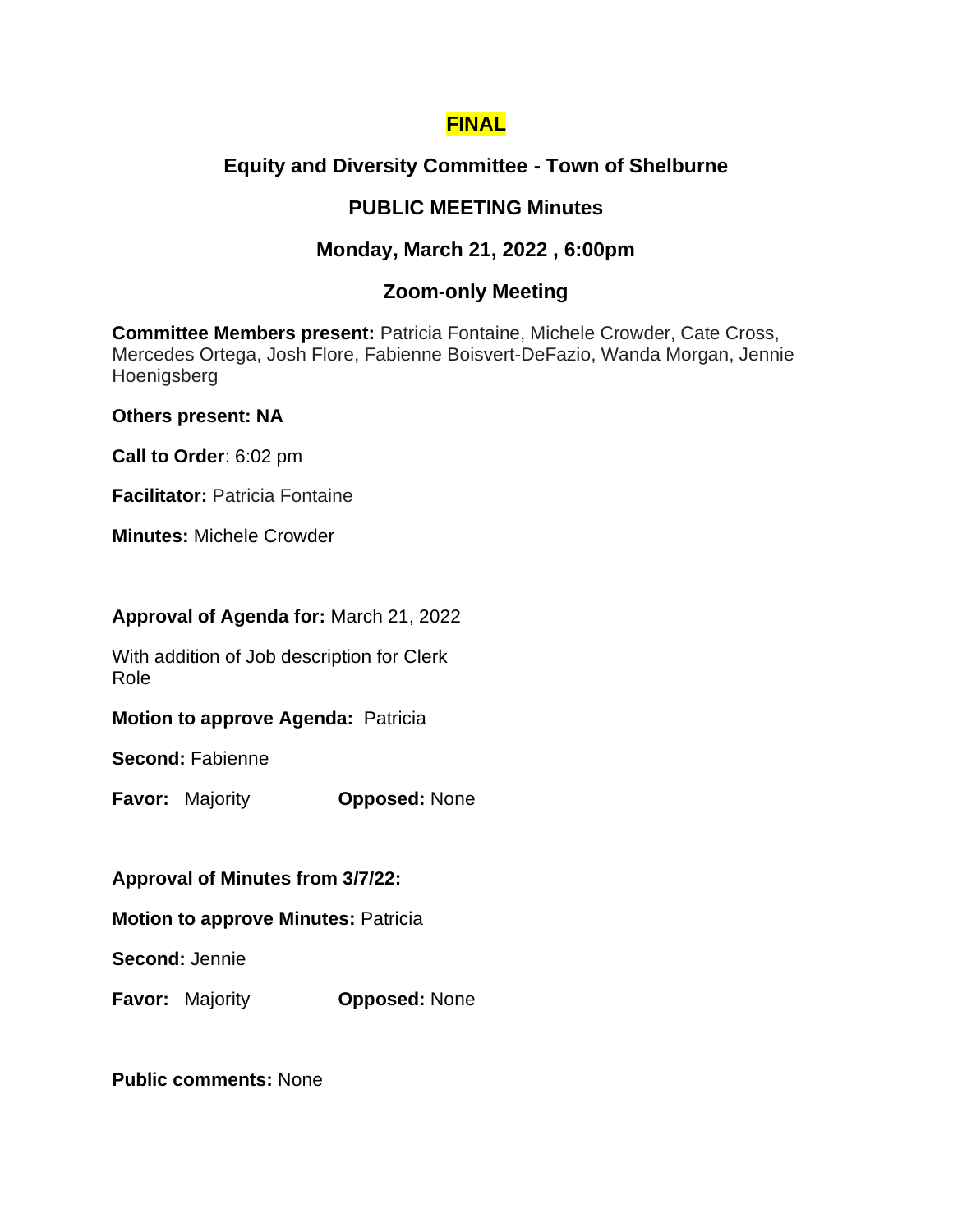### **Discussions:**

#### - Report to Selectboard

Mercedes provided an update to Selectboard (during public comment) on 3/8/22. Discussion around providing regular updates. Agreed to suggestion of quarterly updates on committee accomplishments

### -Declaration of Inclusion Communications

Email communications with Al Wakefield and Bob Harnish suggest that Shelburne can be added to the list of communities adopting a Declaration of Inclusion (our version). Patricia to connect with Erika to see if any further action is needed on our part.

#### -Protocol for committee members suggestions between meetings

Discussion around how best to address new ideas in between meetings. All agreed adding to the agenda should be a first step. Email communications as needed in between. Reminders to not "reply all" to emails to prevent violations of open meeting law (exception for confirmation of meeting dates).

#### -Local student project

Discussion on committee involvement/response to local student project (development of a website). Hesitation of committee to endorse any person, group, website. Suggestions for individuals to respond as they see fit as community members. Suggestion to use our Town website E & D page for education and possible resources/links for information

### - Committee Membership

In need of a committee clerk. Erika to create a job description. Jennie volunteered to replace Erika with support around crafting email responses as needed. Fabienne/Wanda/Patricia agreed to support as needed.

### -Strategic plan

Updated draft shared. Suggestion to add timelines to Goal 2 (by end of quarter 4). Discussion around action steps for consultant needed (specifically completing an RFP). Specific steps/action items in more detail in google doc spreadsheet.

### **Report from Sub-Groups:**

Grant sub-group: Inquired about potential grants from Rotary Club.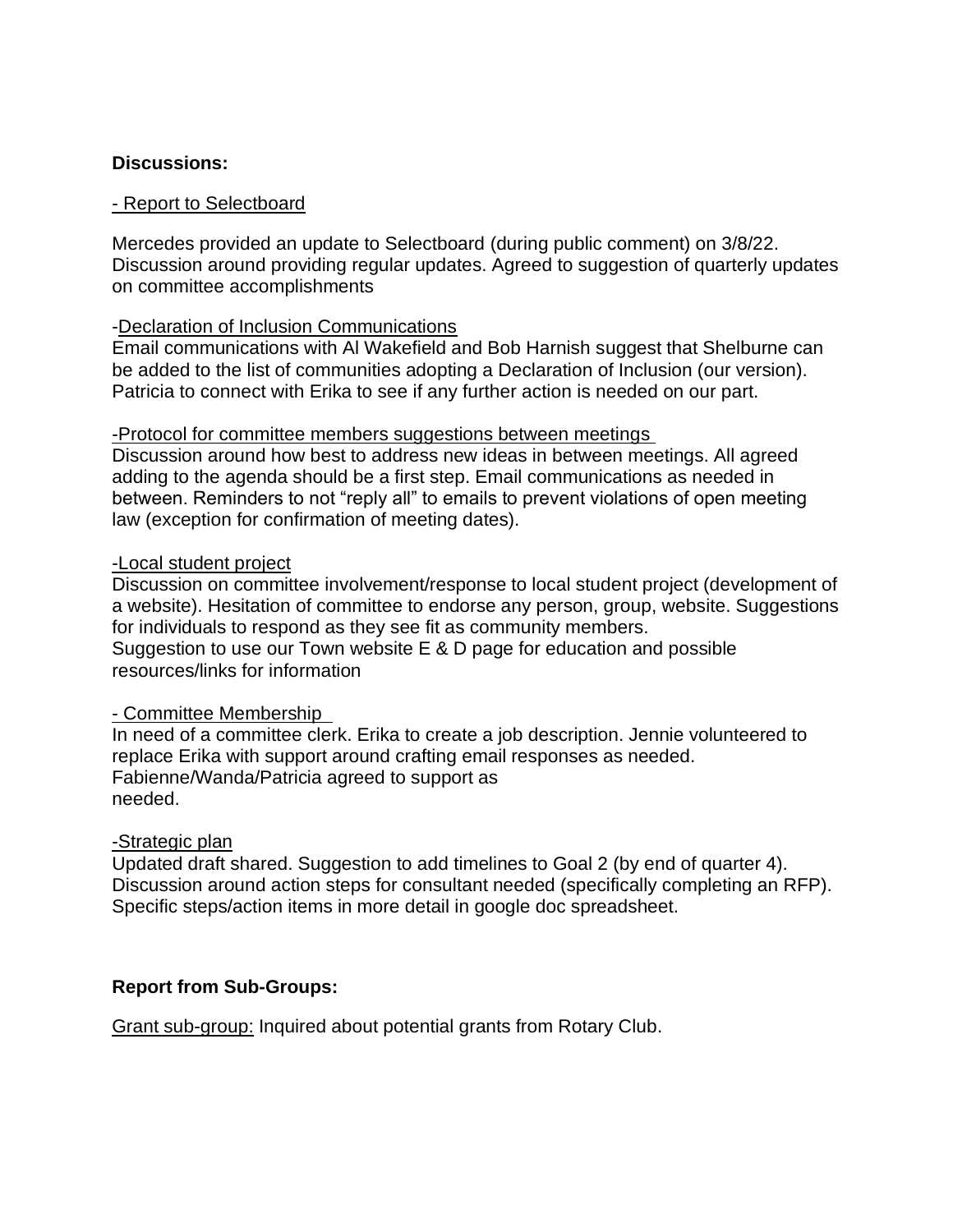Consultant sub-group: Upcoming interviews. Members to reach out to Patricia if they would like to attend (some or all) or if they have specific questions/ideas.

Strategic plan sub-group: to add timelines to Goal 2, review action steps for consultant (separate document in spreadsheet)

Culture & Community subgroup: All in favor of renaming this group to Culture & Community. Reviewed members interested: Cate, Fabienne, Patricia, Mercedes, Michele. This group is ready to start some brainstorming.

### **Action Items**:

| <b>Action</b>                                                                                                                                   | <b>Responsible</b>     | <b>Due</b>             |
|-------------------------------------------------------------------------------------------------------------------------------------------------|------------------------|------------------------|
| Committee to provide quarterly updates to Selectboard                                                                                           | All                    | 6/30/22                |
| Patricia to connect with Erika around any further action steps<br>needed re: VCLT Declaration of Inclusion                                      | Patricia               | <b>Next</b><br>meeting |
| Erika to create clerk job description                                                                                                           | Erika                  | <b>Next</b><br>meeting |
| Update draft of strategic plan with timeline for goal 2 (clarify action<br>steps in regards to consultant)                                      | Michele &<br>Mercedes  | <b>Next</b><br>Meeting |
| Members to reach out to Patricia if they would like to add<br>questions to interview with consultants and/or attend (some or<br>all) interviews | All                    | <b>Next</b><br>meeting |
| Get information about Consultant-hiring protocol with the town                                                                                  | Consultant<br>subgroup |                        |